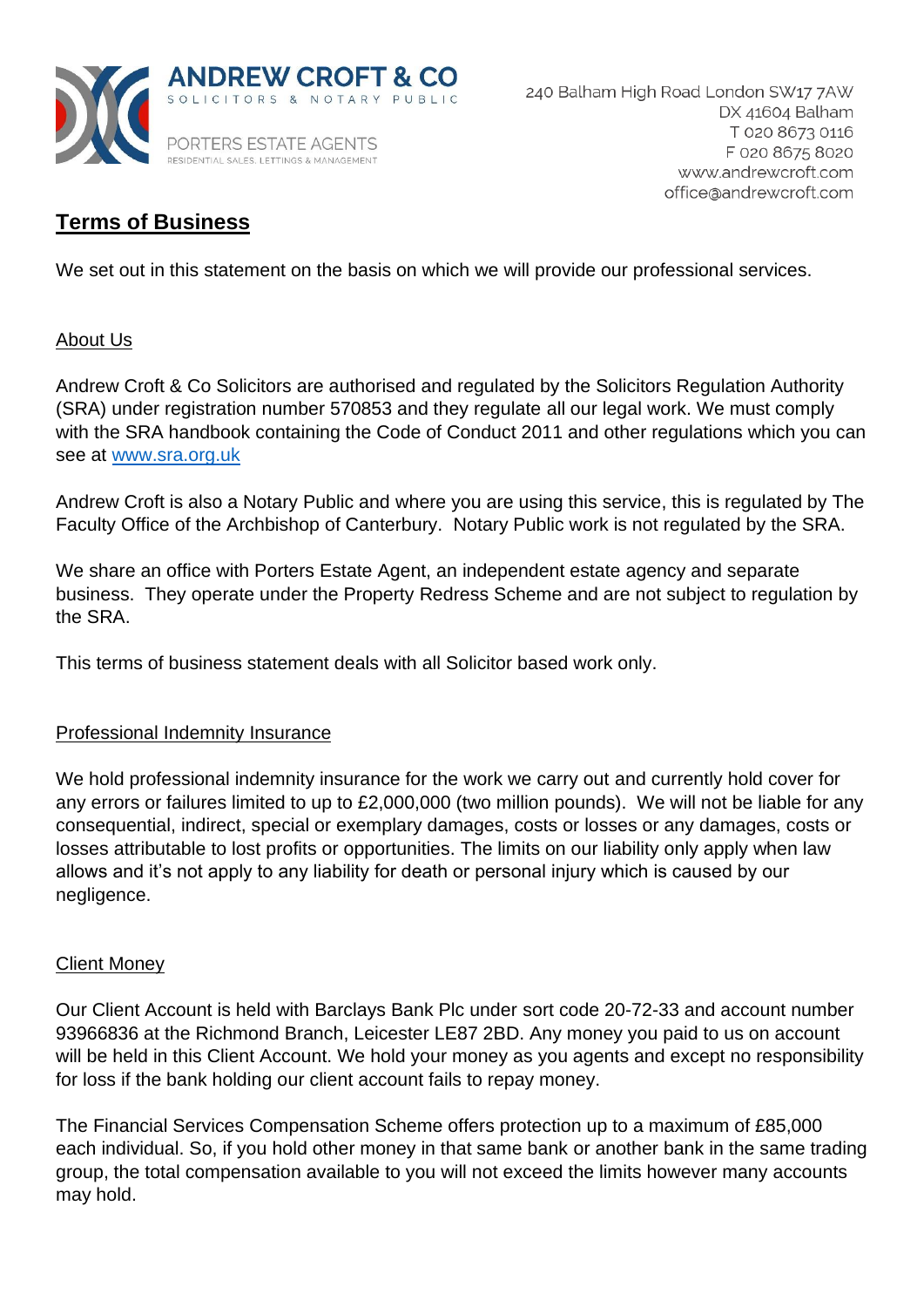We will pay interest on money held by us in our client accounts, and the current interest rate paid to us on our client account is 0.01%. If you are due less than £100, then we will not pay you any interest as the cost of administering the interests would be out of proportion to the amount you are due.

**We will only ever ask you to make payment of monies due to our client account** (unless payment is required simply for our bill where will ask for it to be paid to Sort Code: 20-72-33 and Account Number: 93260909.

**If you receive request to make payment elsewhere then this is likely to be a fraudulent request and we would ask that you immediately contact us and provide us with a copy of the request. If you are in any doubt then we would urge caution before sending any money to us.**

# Identification Payments and Anti-Money Laundering Requirements

At the outset of all transactions we will ask you to complete a Client ID Form and provide your original ID including a copy of your Bank Statement showing your name, address, sort code and account number. This is where we will repay any money to you. We will not accept any alternative bank account details by email, and if you wish us to pay money to a different account then we will require you to provide us with an original bank statement in your name showing the sort code and account number.

We reserve the right not to accept payments in cash.

In the event that we have to carry out additional checks because you have paid cash directly into the Client Account, we reserve the right to make reasonable charges to you for the additional work we have to do.

Our preferred method of receiving money on account from you is by electronic payments made directly to our Client Account. When sending us any money please let us know that payment has been sent and ensure that you quote an identifiable reference so that we can allocate the money to your account easily.

We have an obligation to ensure that we comply with all anti-money laundering regulations, and where we have reasonable cause to believe that your transactions are suspicious, we may refuse to pay or transfer your money while we obtain consent from the National Crime Agency.

If any third party are paying us money, we are required to carry out the same identity checks as we carry out on you. We may choose to use secure online identity checks services and by instructing us consent to us sending your personal information to this service.

# **Confidentiality**

We must keep your personal information and details of your matter confidential except in certain circumstances.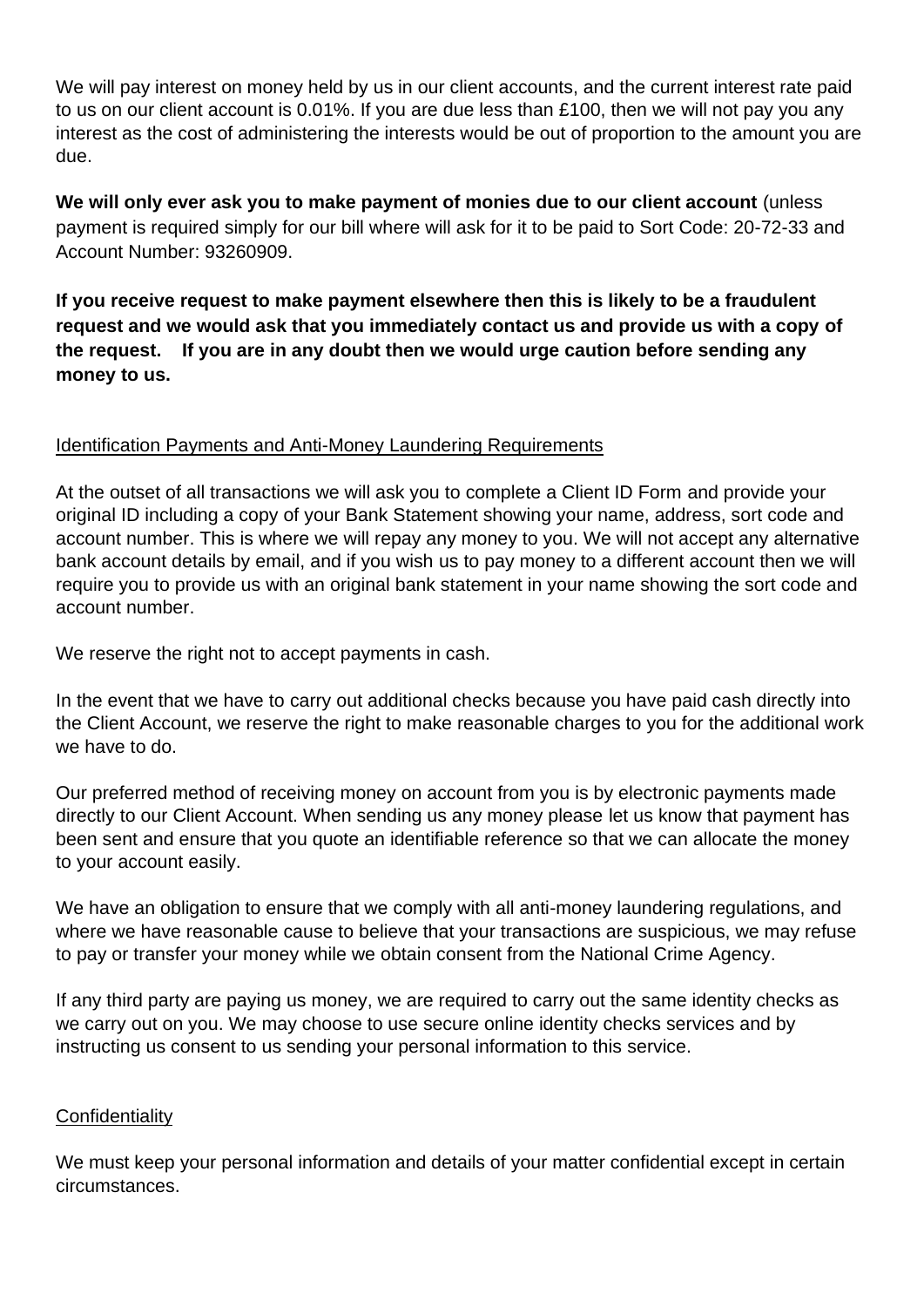### Our Fees and Disbursements

We will provide you with a fee estimate at the outset of your matter, usually by way of letter or email ("fee estimate"). We will provide you with two figures being a likely minimum and maximum amount, and will carry out costings calculations on a regular basis, and will advise you accordingly. If it appears that the costs will exceed the estimate we have provided to you, we will advise you and be able to discuss your options.

If we provide you with a fixed fee then this will be for specific items of work is set out in our letters to you. If we do work outside the agreed work, then we will charge for time doing such work at the hourly rate stated.

The fee letter will provide you with the hourly rate will be charged for your matter, and we calculate our charging rate on an hourly basis, which is broken down into units of 6 minutes, being 10 units per hour.

We will also provide you with the likely disbursements (payments which we pay on your behalf such as search fees, court fees). We will always try to advise you prior to the disbursements being incurred, however, in order to progress your matter as efficiently and speedily as possible we will use our discretion in respect of the disbursements. We reserve the right to ask you to pay money on account to cover any disbursements prior to us incurring them, or we may choose to pay these amounts from our own funds.

Andrew Croft is registered for VAT and the registration number is 141142756 and the current rate of VAT is 20%.

We require payment of any bill that we raise to be paid within 14 days. In the event that you do not pay our bill on time, we may charge you interest at a simple rate of 8% per year from one month after delivery of the bill. We will calculate interest daily from the date the invoice was due until the date you pay. If you do not pay our bill on time, we may decide to stop working for you until you pay any outstanding sums. When we are instructed by more than one person, then all clients are responsible jointly and severally for our fees and disbursements.

# Service Standards

During the course of your matter, we will ensure that we keep you updated by emails, letters and telephone; we will endeavour to use straightforward language keeping legal terms to a minimum; we will keep you updated in relation to the costs as required; we will respond to your emails, letters and telephone calls as soon as we can and aim to do this within five working days.

In order to achieve the best possible outcome for your matter, you must provide us with clear and timely, reasonable and accurate instructions and full details of your matter. You must provide us promptly with the information and documents we require to deal with the matter and keep any documents court or any other party may require safe. We will not be liable for any breach of our responsibilities where this results from a breach of your responsibilities.

In certain matters, we must consider mediation or alternative dispute resolution (ADR) before starting court proceedings. ADR may involve us giving independent mediator your details and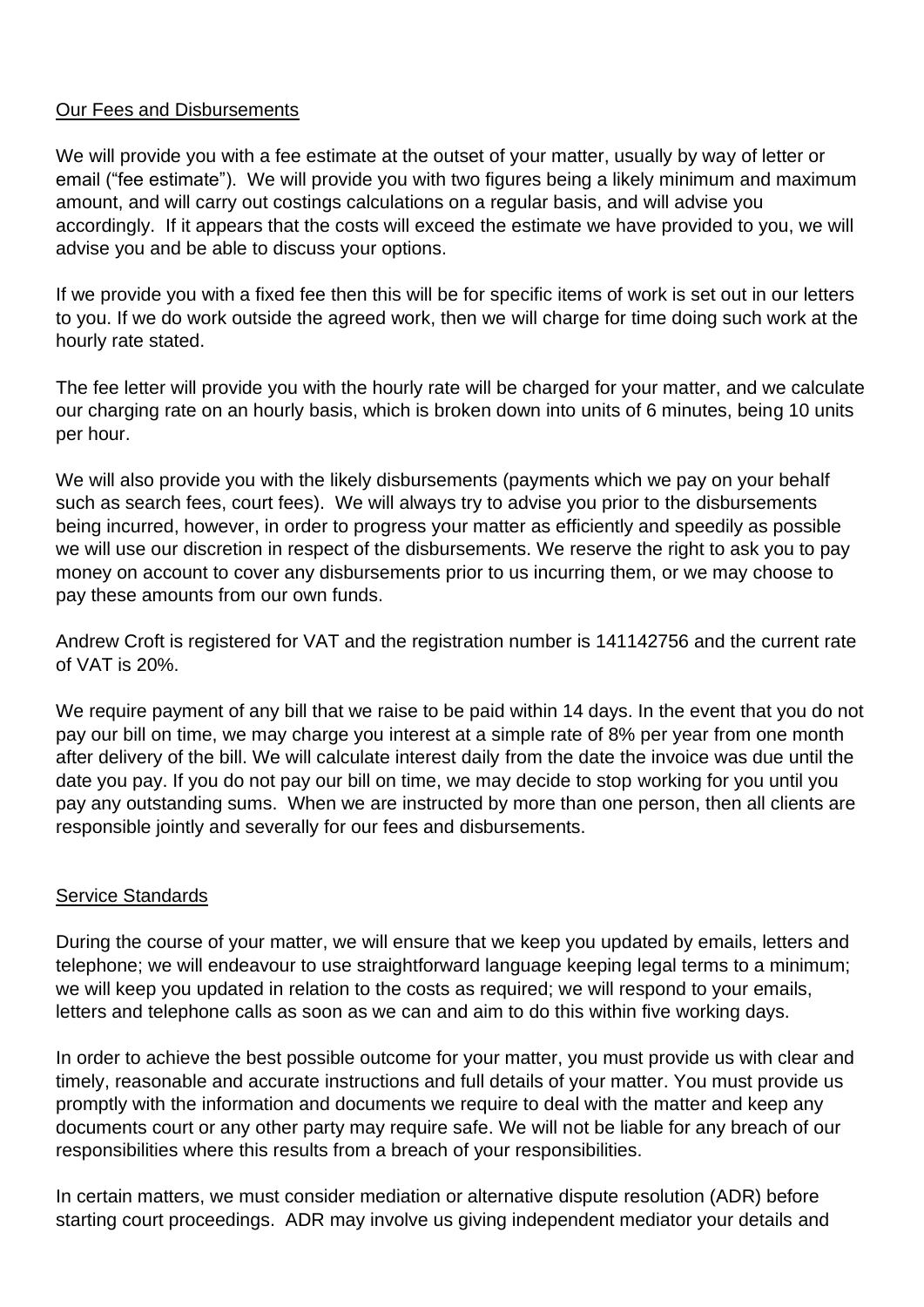those of the utter side to satisfy the court that you are aware of mediation. We will normally discuss with you whether your case is suitable for mediation before providing your information to any mediator.

# Porters Estate Agents

Porters Estate Agents are independent of Andrew Croft and Co and are not regulated by the SRA. Andrew Croft has a business arrangement with Porters Estate Agents. If you require the services of an estate agent, you are not obliged or encouraged to instruct Porters Estate Agents and are free to seek advice elsewhere and to instruct any estate agent of your choosing.

### Insurance advice

We are not authorised by the Financial Conduct Authority (FCA) however, we are included on their register so that we can carry on insurance mediation activities, which is broadly the selling and administration and advising on insurance contracts. This aspect is covered and regulated by the SRA and details of the register can be found at [www.fca.org.uk/register](http://www.fca.org.uk/register)

### Equality and Diversity

We are committed to promoting equality and diversity in all of our dealings with you, other clients, other parties, employees.

### **Complaints**

We aim to provide you with a high standard of legal advice and client care, however, if you become unhappy at any time, then please contact the person you are dealing with to discuss this in the hope that the issues will not escalate.

In the event that you are not satisfied or are unable to resolve your issue or complaint, then we require you to address this in writing to Andrew Croft by email  $\frac{a \in \mathcal{Q}}{a}$  andrewcroft.com or by letter delivered or posted to our office address.

We take complaints seriously, and when we receive your complaint, we will acknowledge receipt within 7 days, and explain to you how we intend to deal with your complaint. In all cases, we will provide a full written response within 8 weeks. We will always try to deal with any complaints expeditiously, taking into account the type of matter you have instructed us to deal with, and your situation. We will provide you with a final written response in respect of any complaint.

In the event that we are unable to resolve your complaint, you have the right to complain to the Legal Ombudsman and ask them to consider your complaint. You can contact them at [www.legalombudsman.co.uk](http://www.legalombudsman.co.uk/) or by telephone 0300 555 0333

Normally you will need to bring a complaint to the Legal Ombudsman within 6 months of receiving a final written response from us.